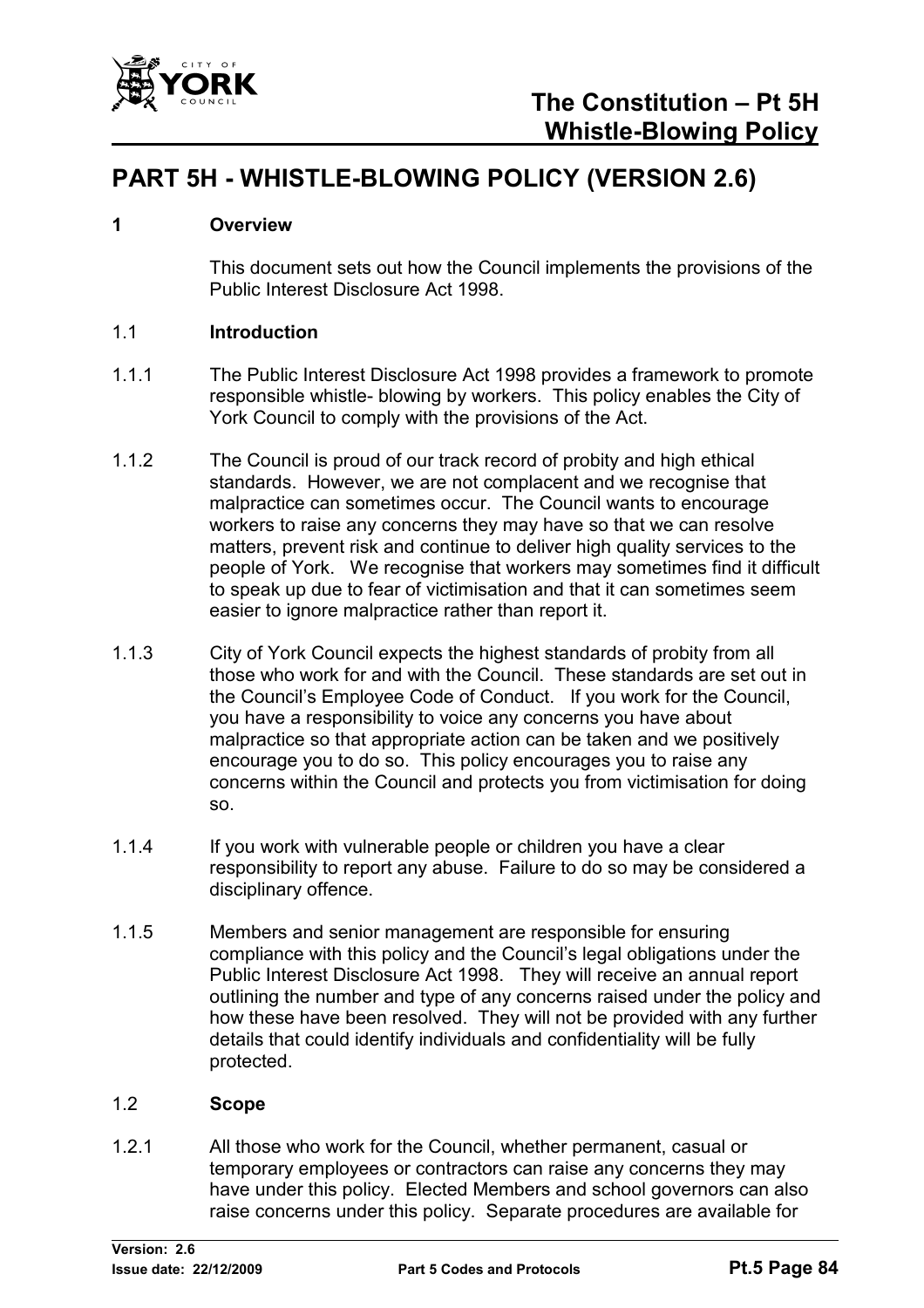

complaints from members of the public. This policy will be widely communicated throughout the Council.

- 1.2.2 There are other policies and procedures available for raising issues regarding employment and service matters and this policy is not intended to replace those. Examples include:
	- (a) complaints of harassment or bullying between staff should be raised under the Council's Bullying & Harassment procedure;
	- (b) complaints about pay and grading should be raised under the Council's Regrading Procedure;
	- (c) complaints about other employment matters e.g. lack of promotion or training, should be raised under the Grievance Procedure.
- 1.2.3 This policy should only be used for serious malpractice within the Council as defined in the attached guidelines. The line manager of the service will deal with issues of a minor nature.
- 1.2.4 The Council has an established procedure on 'How to Safeguard Public Money.' If you have concerns about the handling of public funds you should contact your line manager or the Internal Audit Manager. Concerns regarding Benefit fraud should be raised with the Fraud Team on 552931 or the 24 hour Benefit Hotline answer phone / fax on 553453. You should refer to the Council's 'How to Safeguard Public Money' leaflet.

### 1.3 **Implementation Date**

1.3.1 This policy and associated procedures will come into effect on 1<sup>st</sup> April 2005.

## **2 Guidelines**

## 2.1 **Policy Guidelines for Employees**

- 2.1.1 What is 'whistle-blowing'?
	- (a) Whistle-blowing refers to the reporting of any serious malpractice taking place within the Council.
- 2.1.2 What concerns can I raise under the policy?
	- (a) The Public Interest Disclosure Act states that you may be protected when you raise a concern for certain reasons. The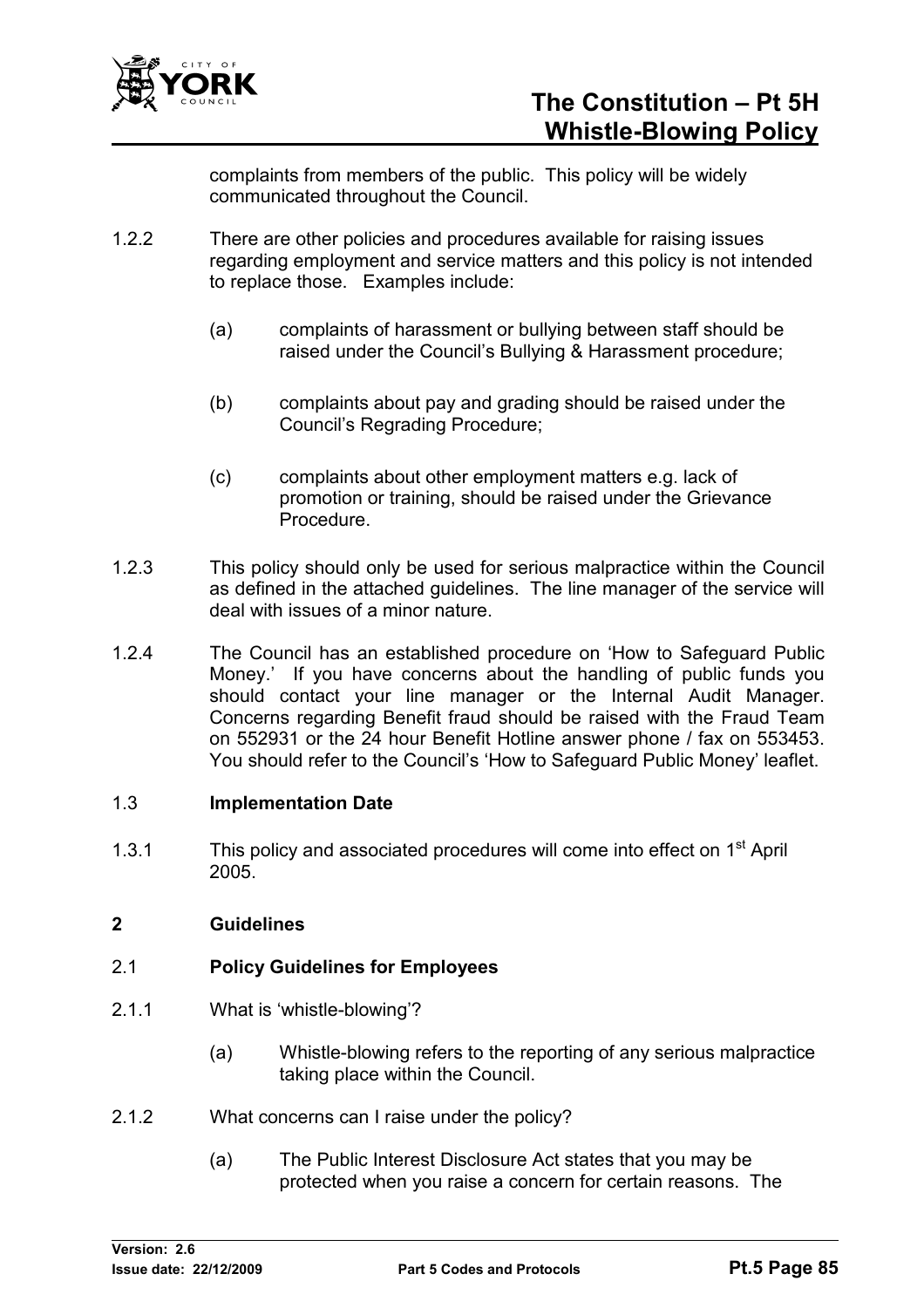

following provides an indication of the concerns you can raise under this policy:

- i) fraud, corruption or financial irregularities,
- ii) the physical, mental or sexual abuse of clients,
- iii) breaches of health & safety policy and dangerous practices,
- iv) criminal conduct,
- v) serious damage to the environment,
- vi) failure to comply with a legal obligation,
- vii) miscarriage of justice.
- (b) If you are unsure as to whether it is appropriate to raise a concern under this policy you can seek advice from your line manager, departmental Human Resources team, trade union representative or one of the Council's designated Whistle-blowing Advisers. School based staff can also seek advice from the Headteacher, Chair of Governors or a member of the school management team.
- (c) The malpractice might be carried out by Council employees, contractors, consultants, elected Members or school governors.
- 2.1.3 Will my identity be kept confidential?
	- (a) It is in the Council's interest that concerns are raised so we can put them right and we will protect workers who voice concern, this includes protecting the confidentiality of the worker. However, you should be aware that if a concern is to be investigated, you will be asked to provide information and your identity may have to be disclosed. If this is the case, you will be informed in advance and the Council will make sure you are given support and protection. The Council will work to ensure that only those involved in the investigation are aware of your identity.
	- **(b)** The Council wants people to give their name when making an allegation so that we can check the facts and make sure the it is not merely malicious or mischievous. If you feel unable to give your name this should not stop you reporting your suspicions. Anonymous allegations will be considered but will be much more difficult to investigate. All documentation relating to the concern raised will be kept confidential and in a secure place.
- 2.1.4 Will I be protected from victimisation?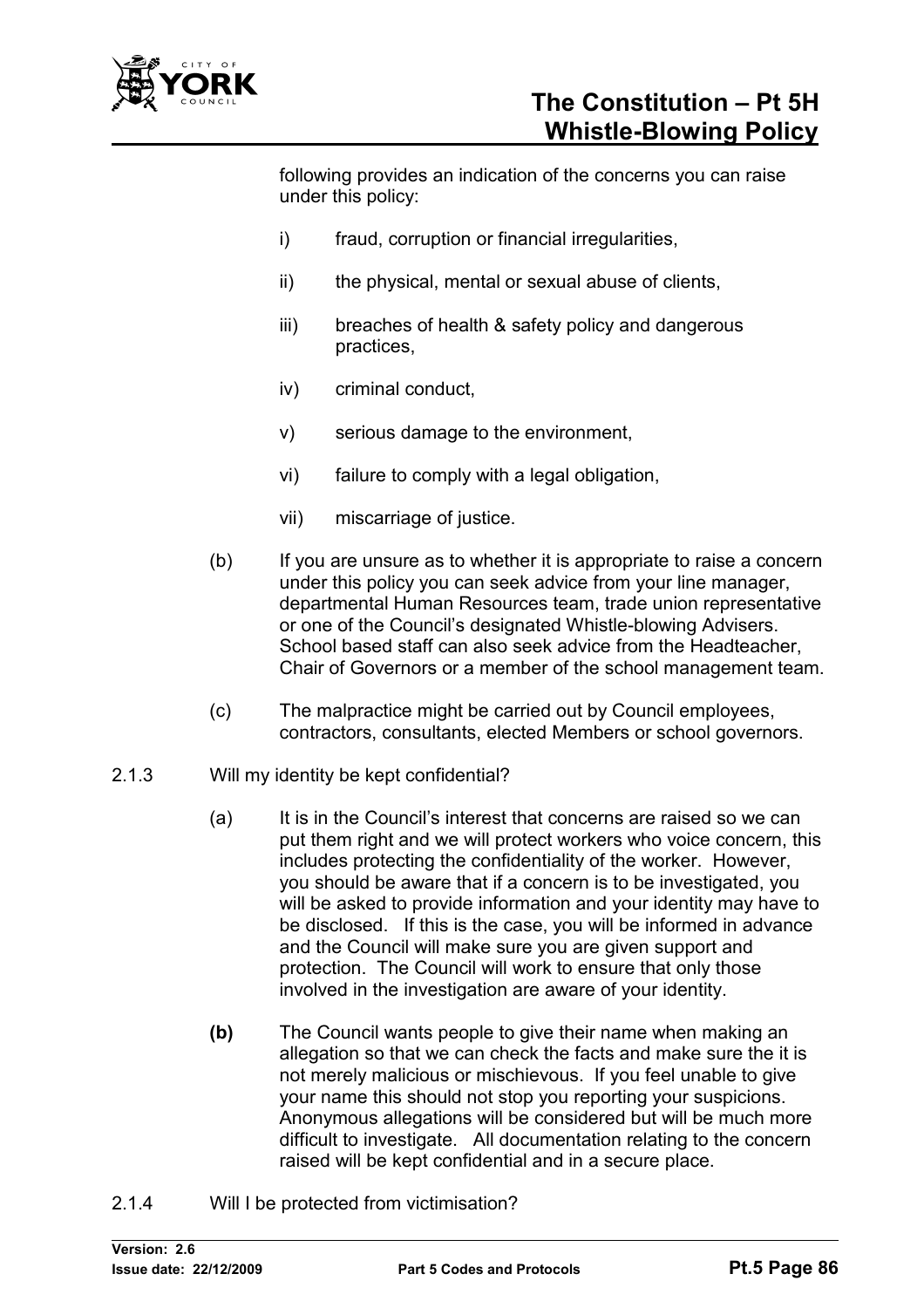

- (a) It can be difficult for workers to raise concerns and the Council will provide support for those that do. We will not tolerate victimisation or harassment of those who raise genuine concerns and will treat these actions as a serious disciplinary offence.
- 2.1.5 What happens if a malicious allegation is made?
	- (a) If the Council believes that you made an allegation frivolously, maliciously or for personal gain you will face disciplinary action.
- 2.1.6 What will happen if my concern is not upheld?
	- (a) You may raise a genuine concern that is not upheld by an investigation. In such circumstances you will be thanked for raising your concerns. No action will be brought against you. You will continue to be protected against harassment.
- 2.1.7 Who can I raise a concern with?
	- (a) This will often depend on the nature of the allegation and how serious it is. Normally you should raise any issues with your immediate line manager. If however, you feel that the matter cannot be resolved by talking to your line manager you can speak to their line manager or your Head of Service. Schools based workers can raise concerns with their Head of Department, Headteacher or Chair of Governors. You can seek advice from your departmental Human Resources Team or trade union representative on the most appropriate way of reporting your suspicions.
	- (b) If you do not feel able to contact any of these people you can talk to any one of the Council's designated Whistle-blowing Advisers who are responsible for making sure that an enquiry is made in to all concerns raised. The Head of Civic, Democratic and Legal Services, is the lead officer in the Council for Whistle-blowing and can be contacted on extension 1004.

A list of the Council's other Whistle-blowing Advisers is available on the Council's website (http://democracy.york.gov.uk/ecCatDisplay.asp?sch=doc&cat=12 829&path=0).

(c) The Council recognises that you may wish to seek advice and be represented by your Trade Union when using this policy. The Council acknowledges and endorses the role trade union officers can play in helping to identify concerns and alert management of these.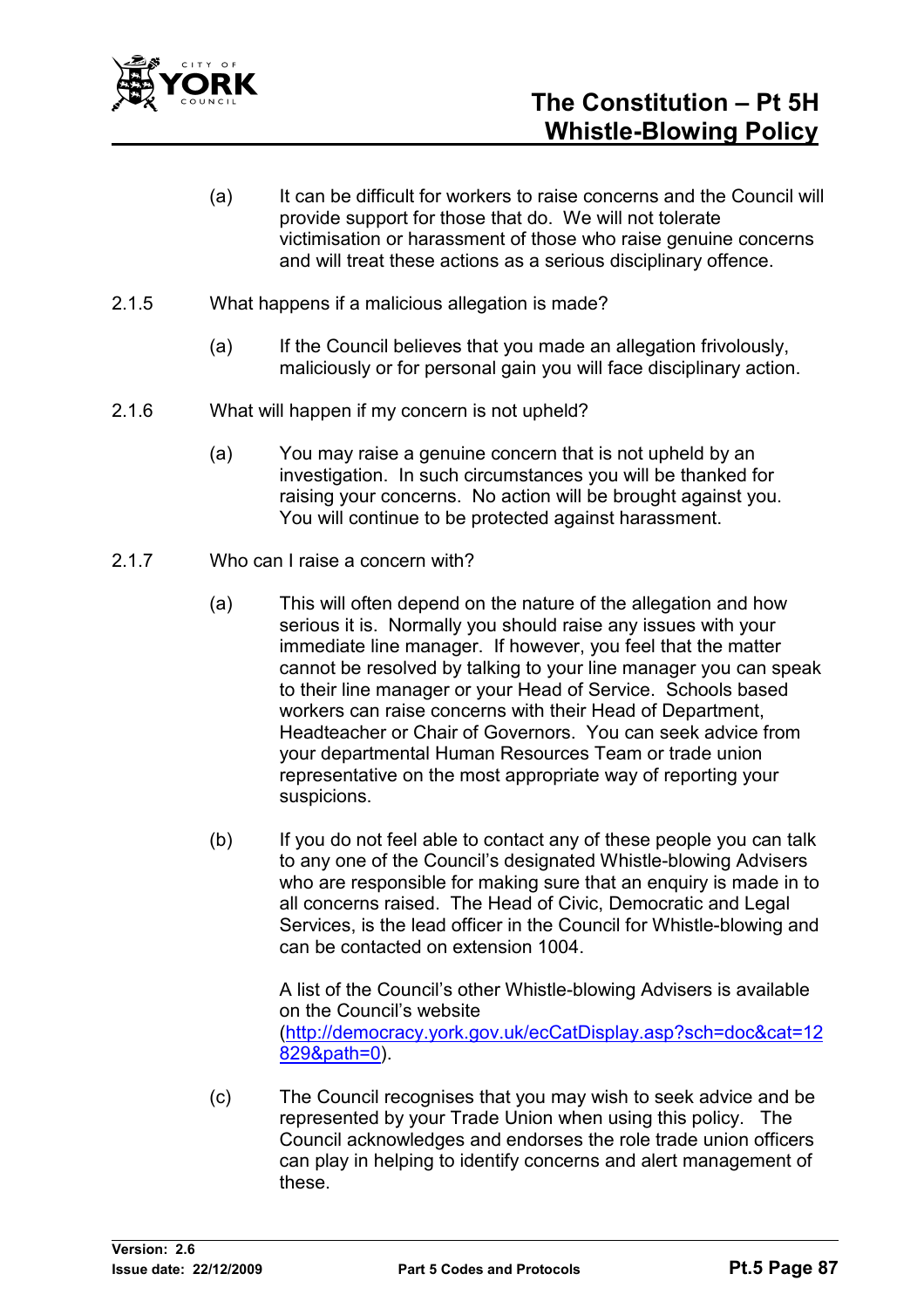

# **The Constitution – Pt 5H Whistle-Blowing Policy**

- (d) Elected Members who wish to raise concerns under this policy should contact a designated Whistle-blowing Adviser or the Chief Executive. If a worker raises a concern with an Elected Member, the Member should refer the worker to the procedure as outlined in paragraph 2.1.7 (a)-(c). School Governors who wish to raise concerns under this policy should contact a designated Whistleblowing Adviser, the Director of Learning, Culture & Children's Services or Chief Executive.
- 2.1.8 What information should I give when raising a concern?
	- (a) You should make it clear that you are raising your concern under the Whistle-blowing Policy. You should let us know your concerns as early as possible and provide as much factual information as you can. This should include names, dates, places, history and why you are concerned. You should also provide your name and contact number if you feel able to do so. You can provide this information in writing if you wish but this is not necessary.
- 2.1.9 What is the procedure for investigating a concern?
	- (a) The action taken by the Council will depend on the nature of the concern raised. The concern raised may:
		- i) be investigated internally (the most likely option)
		- ii) be referred to the Police e.g. criminal acts
		- iii) be referred to the external auditor
		- iv) form the subject of an independent inquiry
		- v) or any combination of the above.
	- (b) Initial enquiries will be made by your Chief Officer to decide whether an investigation is appropriate and, if so, what form it should take. Some concerns may be resolved without the need for full investigation, for example, if the issue has already been investigated in the past with a successful resolution. We will contact you and inform you if the matter is not to be further investigated and why.
	- (c) If the concern is to be investigated internally, the investigation will be lead by a senior officer who will report to the Chief Executive. If the matter concerns a senior officer, both the initial enquiry and any investigation will be lead by a Chief Officer from a different department. If the matter concerns the Chief Executive, the Leader of the Council will be responsible for ensuring investigation of the matter.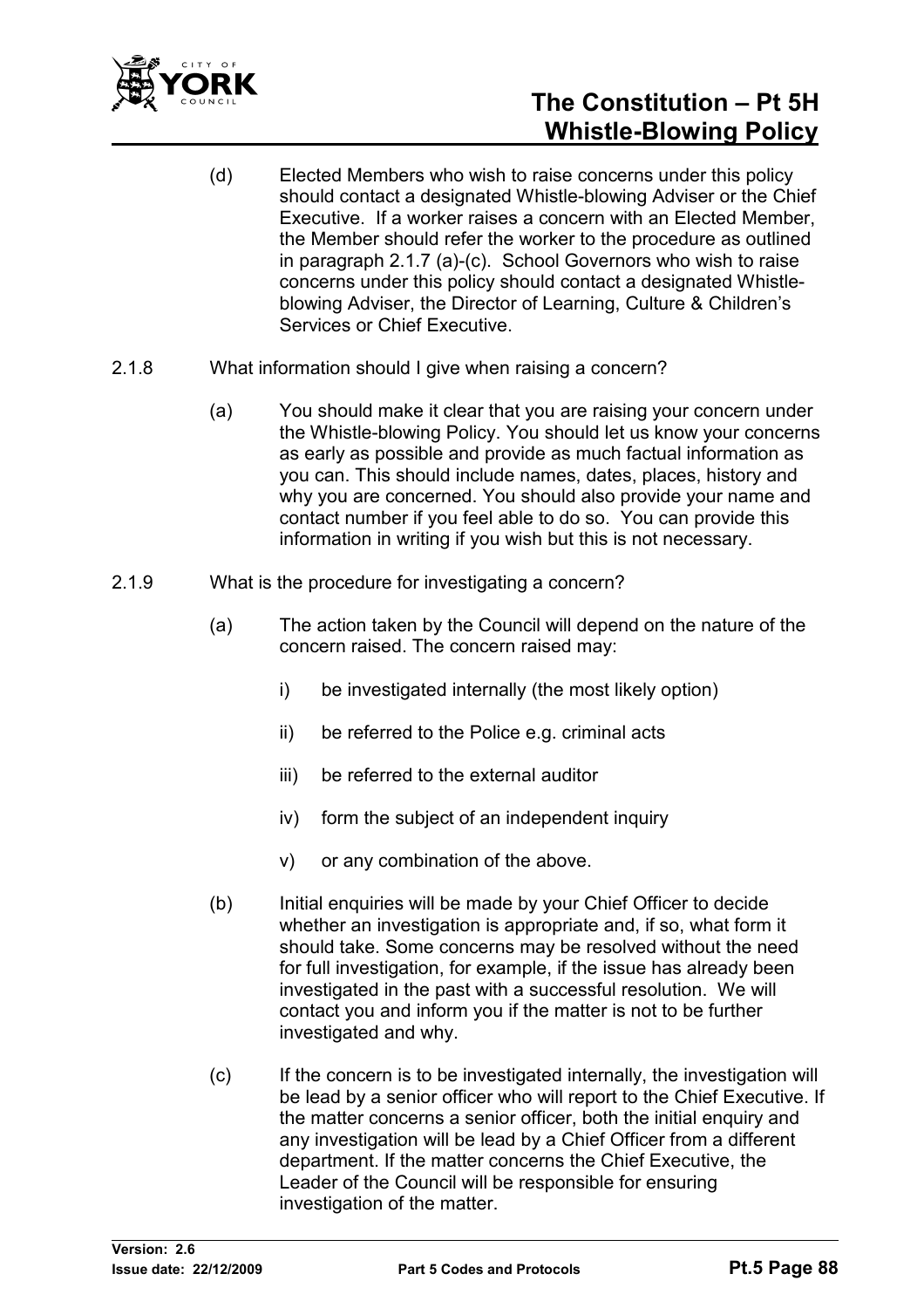

- (d) If you raise your concern under this policy we will write to you within ten working days of receiving the concern saying:
	- a. thank you for raising your concern
	- b. what action we have already taken
	- c. what we intend to do
	- d. how long we think this will take
	- e. whether any more information is required from you.
- (e) If we need to meet you we will contact you to see how we can do this whilst maintaining confidentiality. If you are required to give evidence to an investigation we will provide you with appropriate advice and support. You may bring along a trade union representative or friend to any meetings it is necessary for you to attend. Your departmental Human Resources Team will advise you on how you can be supported throughout the process.
- (f) Providing that there are no legal constraints, we will let you know the outcome of the investigation so that you can see the matter has been properly addressed. We will, of course, respect confidentiality in doing so.
- 2.1.10 Can I raise my concern with an external body?
	- (a) This policy encourages you to disclose concerns within the Council. External disclosures to other bodies should only be made in exceptional circumstances, for example, if you have already raised your concern and no action has been taken or there has been a cover up or if you reasonably believe your allegation will not be properly investigated. You are encouraged to seek advice, e.g. from your trade union representative, before making an external disclosure.
	- (b) In such circumstances workers can make disclosures to the following contact points:
		- a. Trade Union
		- b. District Auditor
		- c. The Police
		- d. Public Concern at Work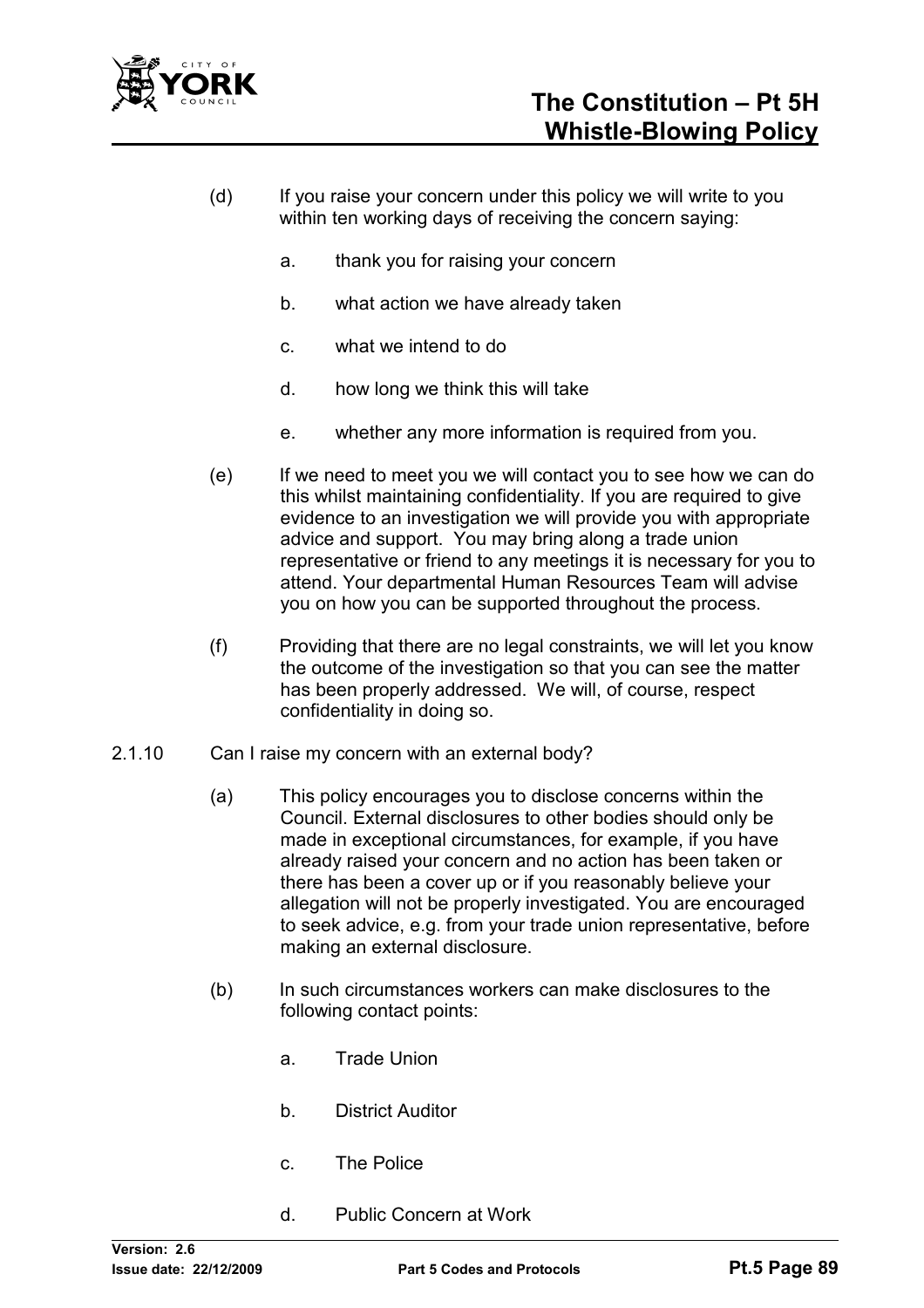

- e. Health & Safety Executive
- (c) Workers of the Council have a duty not to undertake any actions that may bring the Council in to disrepute (see Employee Code of Conduct). If you do decide to report your concerns outside the Council, you must ensure you have very good reason for doing so as outlined in paragraph 2.1.2(a) above and you must not disclose confidential information. Workers should raise concerns with the external bodies above and not with others, such as the press.

### **3 Guidelines for Managers/Whistle-blowing Advisers**

#### 3.1 **Summary**

3.1.1 These guidelines provide information for managers and Whistle-blowing Advisers on how to respond if a concern is raised with you under the Council's Whistle-blowing Policy. At all stages you should seek advice from your own line manager/Chief Officer and departmental Human Resources Manager.

#### 3.2 **Procedure**

- 3.2.1 Managers and Whistle-blowing Advisers who receive a concern raised under the policy should immediately inform their Chief Officer (and the Chief Officer of the worker if this is a different person) and departmental Human Resources Manager. The manager/Whistle-blowing Adviser and the Chief Officer of the worker should undertake initial enquiries to ascertain if a formal investigation is required.
- 3.2.2 If the manager/Whistle-blowing Adviser and Chief Officer decide that a formal investigation is not required they should notify the worker in writing outlining the reasons why and thanking them for raising their concern.
- 3.2.3 If the manager/Whistle-blowing Adviser and Chief Officer decide a full investigation is to be conducted, the Chief Executive must be informed. He/she will decide the best arrangements for dealing with the matter, appointing a senior manager to conduct the investigation. This senior manager will report to the Chief Executive on the investigation. If the allegation concerns a Chief Officer, the investigator will be a Chief Officer from another department or the Chief Executive. (If the Chief Executive is the subject of concern, the Leader of the Council will make arrangements for an investigation). How the investigation is conducted will depend on the nature of the concern, e.g. criminal acts will be referred to the Police. The departmental Human Resources Manager will be responsible for ensuring the worker who raised the concern has adequate support throughout the investigation.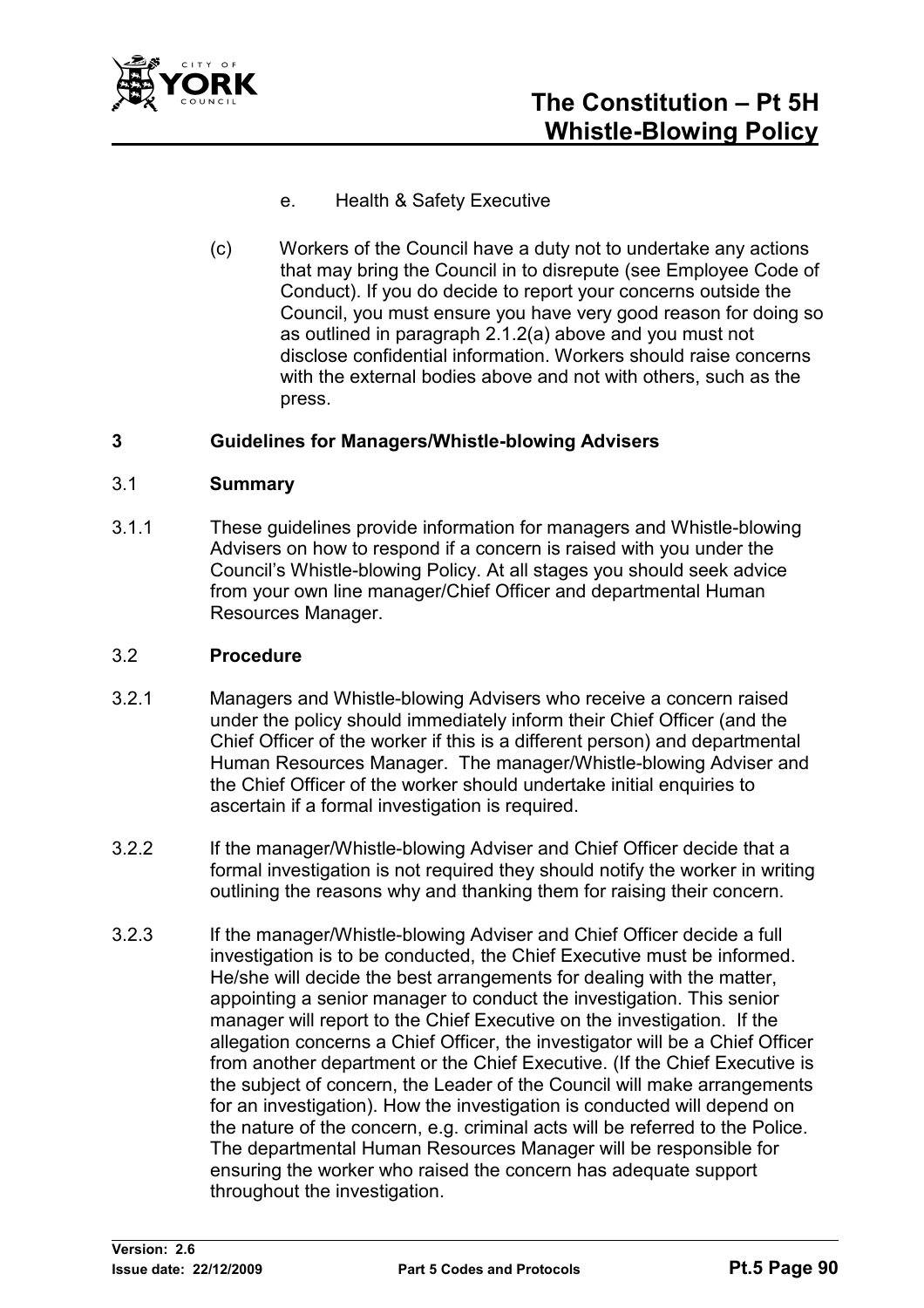

# **The Constitution – Pt 5H Whistle-Blowing Policy**

- 3.2.4 Within 10 working days of the concern being raised, the manager /Whistle-blowing Adviser and Chief Officer should write to the worker saying:
	- i) thank you for raising their concern
	- ii) what action has already been taken
	- iii) what happens next
	- iv) how long they think this will take
	- v) whether any more information is required from the worker
- 3.2.5 The departmental Human Resources Manager should be notified in writing of the following:
	- i) a concern has been raised under the Whistle-blowing Policy
	- ii) the nature of the concern (e.g. breach of Health & Safety)
	- iii) action to be taken (e.g. no investigation, referral to police etc.)
	- iv) outcome of action taken
- 3.2.6 All documentation relating to the concern raised (e.g. witness statements) must be stored in a secure place and kept confidential.